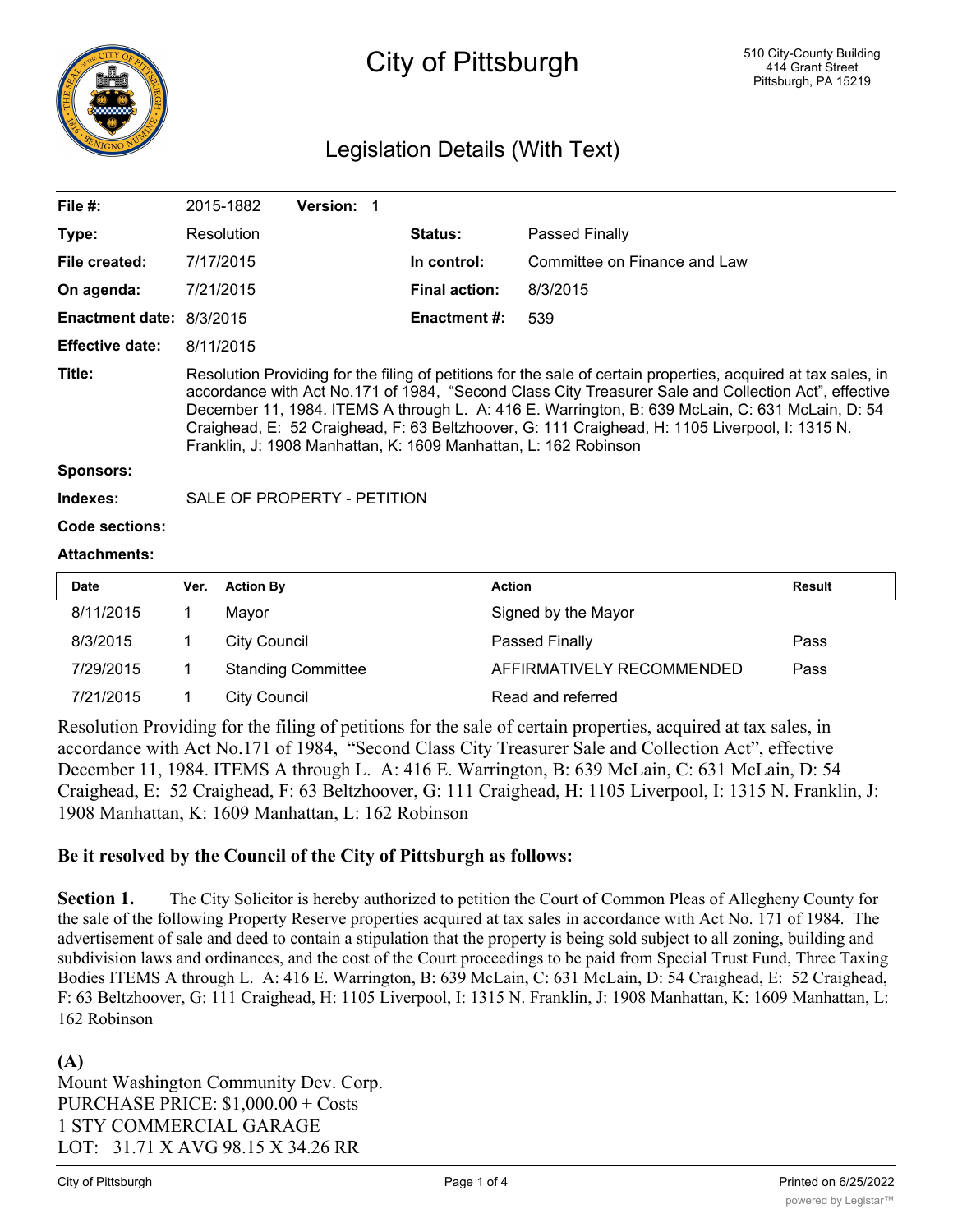LOCATION: 416 E. Warrington Avenue ACQUIRED: April 25, 2014 / TS # 216 WARD: 18 BLOCK & LOT: 15-H-336 COUNCIL DISTRICT: 3

#### **(B)**

Mount Washington Community Dev. Corp. PURCHASE PRICE: \$100.00 + Costs LOT: 25 X 150 LOCATION: 639 McLain Street ACQUIRED: April 25, 2014 / TS # 203 WARD: 18 BLOCK & LOT: 3-N-190 COUNCIL DISTRICT: 3

#### **(C)**

Mount Washington Community Dev. Corp. PURCHASE PRICE: \$100.00 + Costs LOT: 25 X 146 LOCATION: 631 McLain Street ACQUIRED: April 25, 2014 / TS # 204 WARD: 18 BLOCK & LOT: 3-N-194 COUNCIL DISTRICT: 3

#### **(D)**

Mount Washington Community Dev. Corp. PURCHASE PRICE: \$1,000.00 + Costs 2 STY BRK VEN HSE LOT: 15.90 X AVG 55.25 X 15.84 LOCATION: 54 Craighead Street ACQUIRED: April 25, 2014 / TS # 202 WARD: 18 BLOCK & LOT: 3-N-73-5 COUNCIL DISTRICT: 3

#### **(E)**

Mount Washington Community Dev. Corp. PURCHASE PRICE: \$1,000.00 + Costs 2 STY BRK VEN HSE LOT: 18.28 X AVG 54.44 X 19 LOCATION: 52 Craighead Street ACQUIRED: April 25, 2014 / TS # 201 WARD: 18 BLOCK & LOT: 3-N-73 COUNCIL DISTRICT: 3

## **(F)**

Mount Washington Community Dev. Corp. PURCHASE PRICE: \$1,000.00 + Costs 1 STY ALUM SDG HSE, CB GAR LOT: 25 X AVG 108.41 LOCATION: 63 Beltzhoover Avenue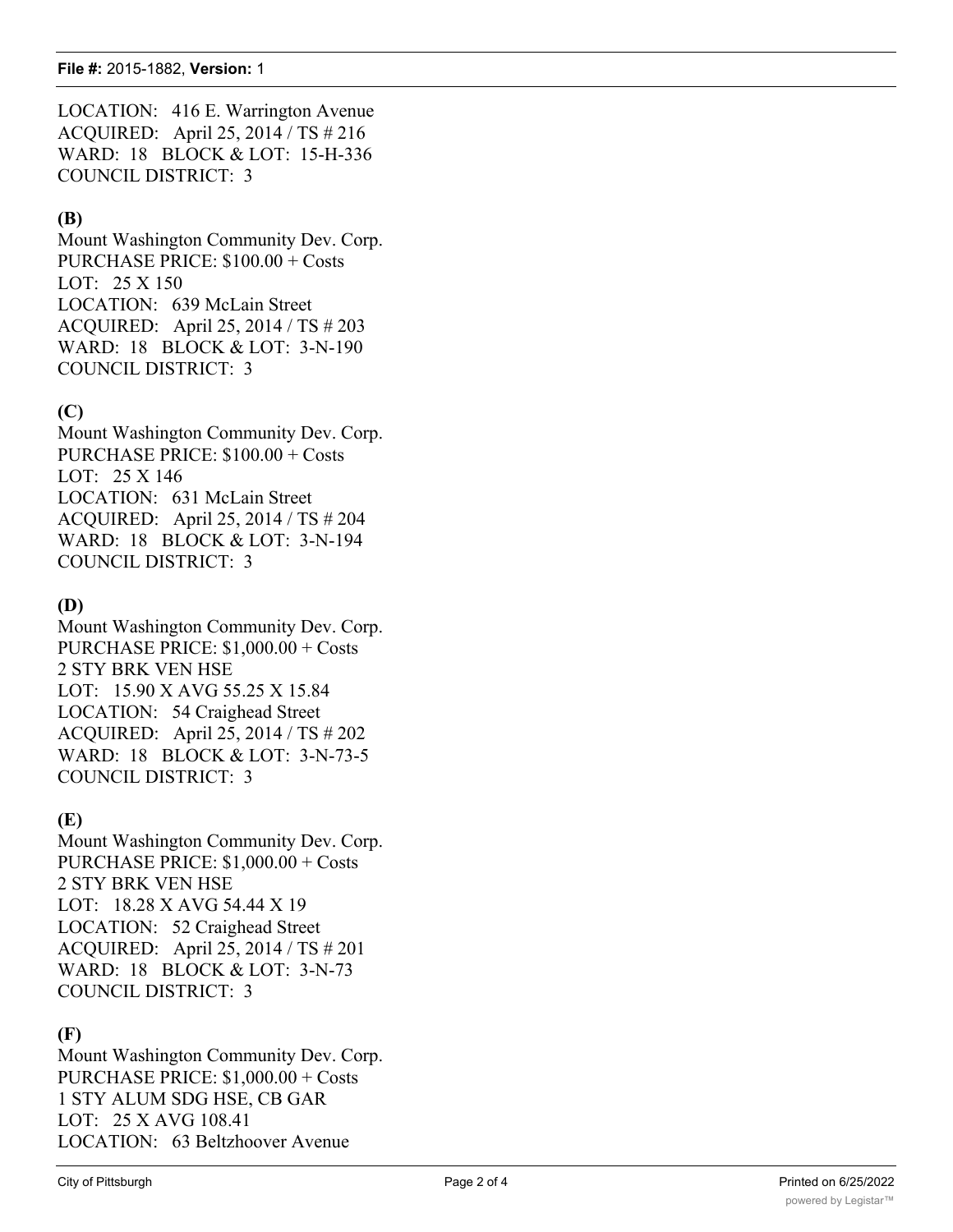ACQUIRED: April 25, 2014 / TS # 212 WARD: 18 BLOCK & LOT: 14-A-271 COUNCIL DISTRICT: 3

#### **(G)**

Mount Washington Community Dev. Corp. PURCHASE PRICE: \$1,000.00 + Costs 2½ STY BRK HSE LOT: 25 X 80 LOCATION: 111 Craighead Street ACQUIRED: April 25, 2014 / TS # 209 WARD: 18 BLOCK & LOT: 14-A-101 COUNCIL DISTRICT: 3

## **(H)**

Manchester Citizens Corp PURCHASE PRICE: \$1,000.00 + Costs 2 STY ALUM SDG HSE LOT: 24 X 80 LOCATION: 1105 Liverpool Street ACQUIRED: April 25, 2014 / TS # 258 WARD: 21 BLOCK & LOT: 22-L-298 COUNCIL DISTRICT: 6

## **(I)**

Manchester Citizens Corp PURCHASE PRICE: \$1,000.00 + Costs 2½ STY BRK HSE LOT: 24 X 78 LOCATION: 1315 N. Franklin Street ACQUIRED: April 25, 2014 / TS # 253 WARD: 21 BLOCK & LOT: 22-K-336 COUNCIL DISTRICT: 6

## **(J)**

Manchester Citizens Corp PURCHASE PRICE: \$1,000.00 + Costs 2½ STY BRK MULTI FAM HSE LOT: 18.33 x 48 LOCATION: 1908 Manhattan Street ACQUIRED: April 25, 2014 / TS # 249 WARD: 21 BLOCK & LOT: 22-F-85 COUNCIL DISTRICT: 6

## **(K)**

Manchester Citizens Corp PURCHASE PRICE: \$1,000.00 + Costs 2½ STY BRK HSE